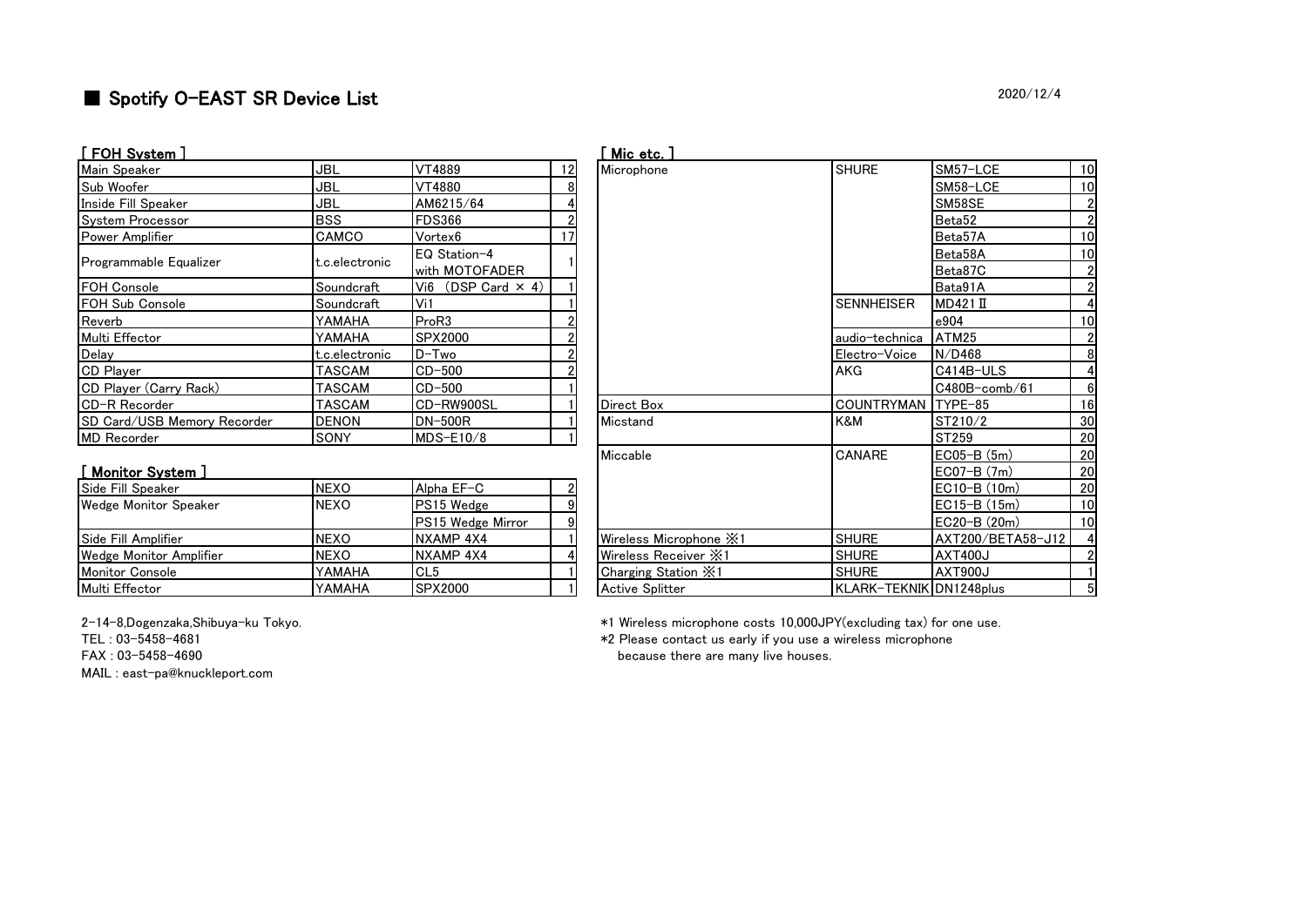### ■Spotify O-EAST FOH main console (Vi6) default patch

| Local Bo› |
|-----------|
|-----------|

| <b>Stage Box</b> |                |                                  | <b>Local Box</b>        |                 |
|------------------|----------------|----------------------------------|-------------------------|-----------------|
|                  | $1 - 48$       | Splitter Out 1~48                | Line In                 | 1               |
|                  | 49             | $D \cdot Two - 1$                |                         | $\overline{2}$  |
|                  | 50             | $D \cdot Two - 2$                |                         | 3               |
|                  | 51             | Pro $R3 - 1$ (L)                 |                         | 4               |
|                  | 52             | Pro $R3 - 1 (R)$                 |                         | 5               |
|                  | 53             | Pro $R3 - 2(L)$                  |                         | $6\phantom{1}6$ |
|                  | 54             | Pro $R3 - 2(R)$                  |                         | $\overline{7}$  |
|                  | 55             | SPX 2000 - 1 (L)                 |                         | 8               |
| Mic/Line In      | 56             | SPX 2000 - 1 (R)                 |                         | $9\sim$         |
|                  | 57             | SPX 2000 - 2 (L)                 | Line Out                | 1 $\sim$        |
|                  | 58             | SPX 2000 - 2 $(R)$               |                         | Le              |
|                  | 59             | VTR (L)                          | Moni A                  | Cen             |
|                  | 60             | VTR (R)                          |                         | Rig             |
|                  | 61             | Bring iPod (L)                   | Moni B                  | Le              |
|                  | 62             | Bring iPod (R)                   |                         | Rig             |
|                  | 63             | $\sim$ Blank Ch $\sim$           |                         | 1               |
|                  | 64             | <b>Talk Back Mic</b>             | Mic In                  | $\overline{2}$  |
|                  | $\mathbf{1}$   | $D \cdot Two - 1$                |                         | 3               |
|                  | $\overline{2}$ | $D \cdot Two - 2$                |                         |                 |
|                  | 3              | Pro $R3 - 1$                     |                         |                 |
|                  | $\overline{4}$ | Pro $R3 - 2$                     |                         |                 |
|                  | 5              | SPX 2000 - 1                     | [Vi6 Specification      |                 |
|                  | 6              | SPX 2000 - 2                     | DSP Card $\times$ 4 (96 |                 |
|                  | 7              | $\sim$ Blank Ch $\sim$           | Please use "Virtua      |                 |
|                  | 8              | Talk Back (To Monitor)           | Firmware version 4      |                 |
| Line Out         | $9 - 24$       | $\sim$ Blank Ch $\sim$           |                         |                 |
|                  | 25             | Hall Send (& Rec MD) (L)         |                         |                 |
|                  | 26             | Hall Send (& Rec MD) (R)         | Please download th      |                 |
|                  | 27             | Rec Splitter (CD-R · DN-500) (L) | https://knucklepor      |                 |
|                  | 28             | Rec Splitter (CD-R·DN-500) (R)   |                         |                 |
|                  | 29             | In Fill (L)                      | [ Regarding the mix     |                 |
|                  | 30             | In Fill (R)                      | It is mixed by a pas    |                 |
|                  | 31             | Main (L)                         |                         |                 |
|                  | 32             | Main (R)                         |                         |                 |

| $-48$        | Splitter Out $1 \sim 48$ | Line In  |                | CD - 1 (L)             |         | 1/2   |
|--------------|--------------------------|----------|----------------|------------------------|---------|-------|
| 49           | $D \cdot Two - 1$        |          | $\overline{2}$ | $ CD - 1(R) $          |         | 3/4   |
| 50           | $D\cdot Two-2$           |          | 3              | $CD - 2(L)$            |         | 5/6   |
| 51           | Pro R3 - 1 (L)           |          | 4              | $ CD - 2(R) $          | AES Out | 7/8   |
| 52           | $Pro R3 - 1 (R)$         |          | 5              | CD-R(L)                |         | 9/10  |
| 53           | $Pro R3 - 2 (L)$         |          | 6              | $CD-R(R)$              |         | 11/12 |
| 54           | $Pro R3 - 2 (R)$         |          | 7              | LED (L)                |         | 13/14 |
| 55           | SPX 2000 - 1 (L)         |          | 8              | LED (R)                |         | 15/16 |
| 56           | SPX 2000 - 1 (R)         |          | $9 - 16$       | $\sim$ Blank Ch $\sim$ |         | 1/2   |
| 57           | SPX 2000 - 2 (L)         | Line Out | $1 \sim 16$    | $\sim$ Blank Ch $\sim$ |         | 3/4   |
| 58           | SPX 2000 - 2 (R)         |          | Left           |                        |         | 5/6   |
| 59           | VTR(L)                   | Moni A   | Center         | $\sim$ Blank Ch $\sim$ | AES In  | 7/8   |
| 60           | VTR (R)                  |          | Right          |                        |         | 9/10  |
| 61           | Bring iPod (L)           | Moni B   | Left           | $\sim$ Blank Ch $\sim$ |         | 11/12 |
| 62           | Bring iPod (R)           |          | Right          |                        |         | 13/14 |
| 63           | $\sim$ Blank Ch $\sim$   |          |                |                        |         | 15/16 |
| 64           | Talk Back Mic            | Mic In   | $\overline{2}$ | $\sim$ Blank Ch $\sim$ |         |       |
| $\mathbf{1}$ | $D \cdot Two - 1$        |          | 3              |                        |         |       |

| 1/2                                       |
|-------------------------------------------|
|                                           |
| 3/4                                       |
| 5/6                                       |
| 7/8                                       |
| AES Out<br>$\sim$ Blank Ch $\sim$<br>9/10 |
| 11/12                                     |
| 13/14                                     |
| 15/16                                     |
| 1/2                                       |
| 3/4                                       |
| 5/6                                       |
| 7/8<br>AES In<br>$\sim$ Blank Ch $\sim$   |
| 9/10                                      |
| 11/12                                     |
| 13/14                                     |
| 15/16                                     |

[ Vi6 Specification ]

DSP Card  $\times$  4 (96 channels 32 stereo busses)

Firmware version 4.9.2.306 Please use "Virtual Vi6-96 channels 32 stereo busses" for Virtual Vi6.

 Please download the default data from the link in the following page https://knuckleport.com/east/pa-console/

 $[$  Regarding the mix of main console (Vi6) and sub console (Vi1)  $]$ It is mixed by a passive device and sent to a speaker processor etc.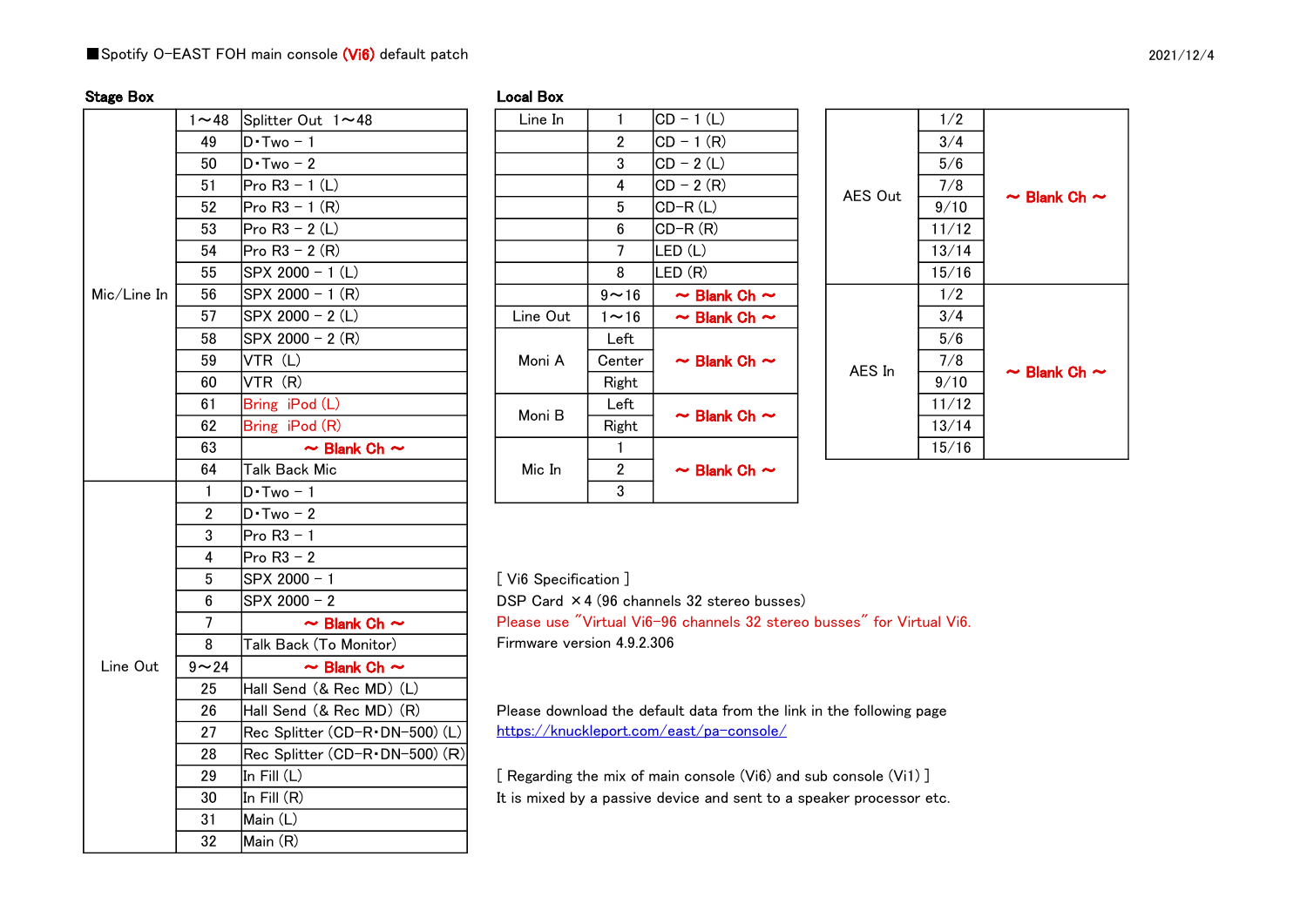21  $\ln$  Fill (L) 22  $\ln$  Fill  $(R)$ 

26  $(R)$  Main  $(R)$ 27 (L) Main (L)

Moni B  $\begin{array}{|l|c|c|c|}\n\hline\n\text{Left} & \sim \text{Blank Ch} \sim \\
\hline\n\text{Right} & \sim \text{Blank Ch} \sim \\
\hline\n\end{array}$ 

|             |                                                      |           | 1/2 | $\sim$ Blank Ch $\sim$ |
|-------------|------------------------------------------------------|-----------|-----|------------------------|
| $1 - 30$    | Active Splitter Out<br>XAny channel not input to Vi6 | AES In    | 3/4 | $\sim$ Blank Ch $\sim$ |
|             |                                                      |           | 1/2 | $\sim$ Blank Ch $\sim$ |
| 31          | From Monitor Console Backup Mix (L)                  | AES Out   | 3/4 | $\sim$ Blank Ch $\sim$ |
| 32          | From Monitor Console Backup Mix (R)                  | SPDIF In  |     | $\sim$ Blank Ch $\sim$ |
| $1~1$ $~16$ | $\sim$ Blank Ch $\sim$                               | SPDIF OUT |     | $\sim$ Blank Ch $\sim$ |
| 17          | Hall Send (& Rec MD) (L)                             |           |     |                        |
| 18          | Hall Send (& Rec MD) (R)                             |           |     |                        |

|            | 1/2 | $\sim$ Blank Ch $\sim$             |
|------------|-----|------------------------------------|
| AES In     | 3/4 | $\sim$ Blank Ch $\sim$             |
| AES Out    | 1/2 | $\sim$ Blank Ch $\sim$             |
|            | 3/4 | $\sim$ Blank Ch $\sim$             |
| SPDIF In   |     | $\sim$ Blank Ch $\sim$             |
| ADNIF AIIF |     | $\sim$ $\sim$ $\sim$ $\sim$ $\sim$ |

|   | -MASTERS-<br>$R_{26}$ | $C_{25}$ | 24 | 23 |
|---|-----------------------|----------|----|----|
| ٠ |                       |          |    | п  |
|   |                       |          |    |    |

[ Vi1Specification ] Firmware version 4.9.2.306

Mic/Line In

Line Out

Moni A

Please download the default data from the link in the following page (It will be  $1$  ZIP file including  $Vi1$ ) https://knuckleport.com/east/pa-console/

19 Rec Splitter (CD-R · DN-500) (L) 20  $[Rec Splitter (CD-R \cdot DN-500) (R)]$ 

 $23 \sim 24$   $\sim$  Blank Ch  $\sim$  $25$  (C)  $\sim$  Blank Ch  $\sim$ 

Left  $\vert \hspace{1cm} \sim$  Blank Ch  $\sim$ Center  $\sim$  Blank Ch  $\sim$ Right  $\parallel$   $\sim$  Blank Ch  $\sim$ 

[ Regarding the mix of main console (Vi6) and sub console (Vi1) ] It is mixed by a passive device and sent to a speaker processor etc.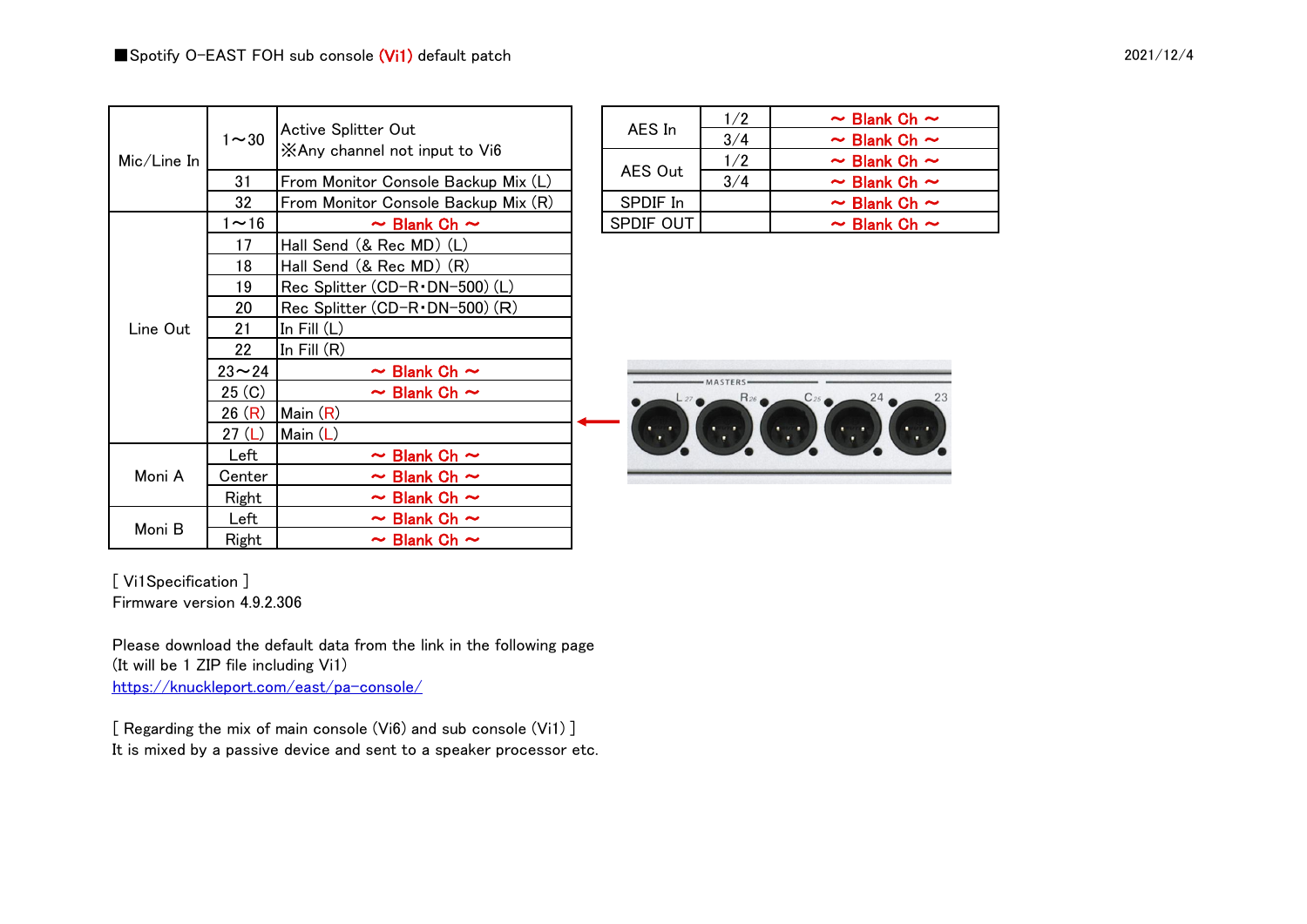| Device                               | lЮ<br> Type | <b>DANTE</b><br>Channel | O-EAST Default | Device          | IO<br>Type | DANTE<br>Channel | O-EAST Default | Device          | ΙO<br>Type | <b>DANTE</b><br>Channel | lO−EAST Default |
|--------------------------------------|-------------|-------------------------|----------------|-----------------|------------|------------------|----------------|-----------------|------------|-------------------------|-----------------|
|                                      |             | DANTE 1                 | Stage in 1     |                 |            | DANTE 33         | Stage in 33    |                 |            | OMNI1                   |                 |
|                                      |             | DANTE <sub>2</sub>      | Stage in 2     |                 |            | DANTE 34         | Stage in 34    |                 |            | OMNI <sub>2</sub>       |                 |
|                                      |             | DANTE <sub>3</sub>      | Stage in 3     |                 |            | DANTE 35         | Stage in 35    |                 |            | OMNI <sub>3</sub>       |                 |
|                                      |             | DANTE 4                 | Stage in 4     |                 |            | DANTE 36         | Stage in 36    | CL <sub>5</sub> |            | OMNI 4                  |                 |
|                                      |             | DANTE <sub>5</sub>      | Stage in 5     |                 |            | DANTE 37         | Stage in 37    |                 | XLR        | OMNI <sub>5</sub>       |                 |
|                                      |             | DANTE 6                 | Stage in 6     |                 |            | DANTE 38         | Stage in 38    |                 |            | OMNI <sub>6</sub>       |                 |
|                                      |             | DANTE <sub>7</sub>      | Stage in 7     |                 |            | DANTE 39         | Stage in 39    |                 |            | OMNI <sub>7</sub>       |                 |
|                                      |             | DANTE 8                 | Stage in 8     |                 |            | DANTE 40         | Stage in 40    |                 |            | OMNI 8                  |                 |
|                                      |             | DANTE 9                 | Stage in 9     |                 |            | DANTE 41         | Stage in 41    |                 |            |                         |                 |
|                                      |             | DANTE 10                | Stage in 10    |                 |            | DANTE 42         | Stage in 42    |                 |            |                         |                 |
|                                      |             | DANTE 11                | Stage in 11    |                 |            | DANTE 43         | Stage in 43    |                 |            |                         |                 |
|                                      |             | DANTE 12                | Stage in 12    |                 |            | DANTE 44         | Stage in 44    |                 |            |                         |                 |
|                                      |             | DANTE 13                | Stage in 13    |                 |            | DANTE 45         | Stage in 45    |                 |            |                         |                 |
|                                      |             | DANTE 14                | Stage in 14    |                 |            | DANTE 46         | Stage in 46    |                 |            |                         |                 |
|                                      |             | DANTE 15                | Stage in 15    |                 |            | DANTE 47         | Stage in 47    |                 |            |                         |                 |
| Rio3224-D2                           | <b>XLR</b>  | DANTE 16                | Stage in 16    | Rio3224-D2      | <b>XLR</b> | DANTE 48         | Stage in 48    |                 |            |                         |                 |
| $\left( 1\right)$<br><b>ID: Y001</b> |             | DANTE 17                | Stage in 17    | <b>ID: Y002</b> |            | DANTE 49         | Stage in 49    |                 |            |                         |                 |
|                                      |             | DANTE 18                | Stage in 18    |                 |            | DANTE 50         | Stage in 50    |                 |            |                         |                 |
|                                      |             | DANTE 19                | Stage in 19    |                 |            | DANTE 51         | Stage in 51    |                 |            |                         |                 |
|                                      |             | DANTE 20                | Stage in 20    |                 |            | DANTE 52         | Stage in 52    |                 |            |                         |                 |
|                                      |             | DANTE 21                | Stage in 21    |                 |            | DANTE 53         | Stage in 53    |                 |            |                         |                 |
|                                      |             | DANTE 22                | Stage in 22    |                 |            | DANTE 54         | Stage in 54    |                 |            |                         |                 |
|                                      |             | DANTE 23                | Stage in 23    |                 |            | DANTE 55         | Stage in 55    |                 |            |                         |                 |
|                                      |             | DANTE 24                | Stage in 24    |                 |            | DANTE 56         | Stage in 56    |                 |            |                         |                 |
|                                      |             | DANTE 25                | Stage in 25    |                 |            | DANTE 57         | Stage in 57    |                 |            |                         |                 |
|                                      |             | DANTE 26                | Stage in 26    |                 |            | DANTE 58         | Stage in 58    |                 |            |                         |                 |
|                                      |             | DANTE 27                | Stage in 27    |                 |            | DANTE 59         | Stage in 59    |                 |            |                         |                 |
|                                      |             | DANTE 28                | Stage in 28    |                 |            | DANTE 60         | Stage in 60    |                 |            |                         |                 |
|                                      |             | DANTE 29                | Stage in 29    |                 |            | DANTE 61         |                |                 |            |                         |                 |
|                                      |             | DANTE 30                | Stage in 30    |                 |            | DANTE 62         |                |                 |            |                         |                 |
|                                      |             | DANTE 31                | Stage in 31    |                 |            | DANTE 63         | <b>MONI TB</b> |                 |            |                         |                 |
|                                      |             | DANTE 32                | Stage in 32    |                 |            | DANTE 64         | TB (From FOH)  |                 |            |                         |                 |

| Device          | ΙO<br>Type | <b>DANTE</b><br>Channel | O-EAST Default |
|-----------------|------------|-------------------------|----------------|
|                 |            | OMNI <sub>1</sub>       |                |
|                 |            | OMNI <sub>2</sub>       |                |
|                 |            | OMNI <sub>3</sub>       |                |
| CL <sub>5</sub> | <b>XLR</b> | OMNI <sub>4</sub>       |                |
|                 |            | OMNI <sub>5</sub>       |                |
|                 |            | OMNI <sub>6</sub>       |                |
|                 |            | OMNI <sub>7</sub>       |                |
|                 |            | OMNI <sub>8</sub>       |                |
|                 |            |                         |                |